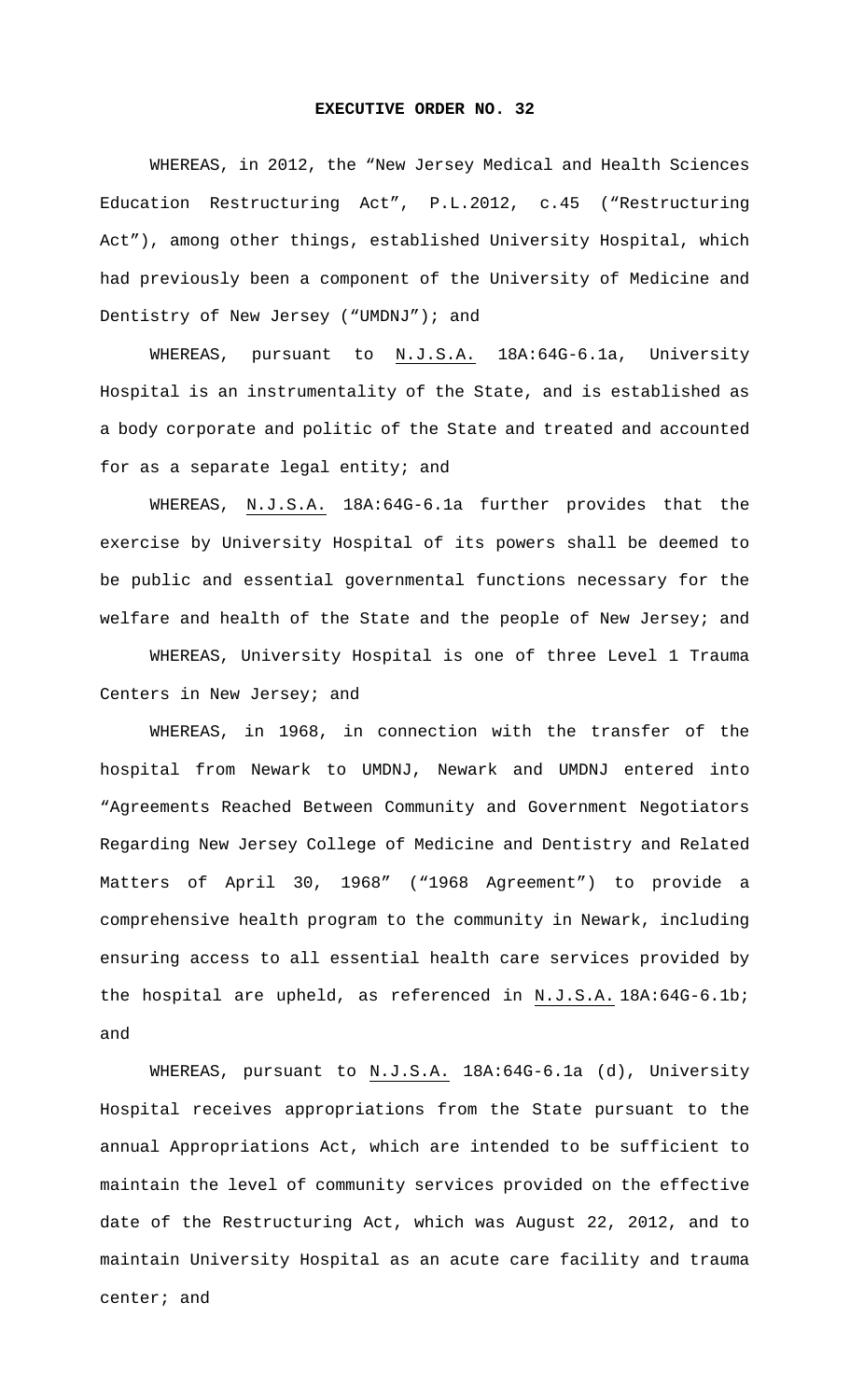WHEREAS, N.J.S.A. 18A:64G-6.1b(a) established a nine-member advisory board, to be designated as the University Hospital Community Oversight Board ("Oversight Board"), to ensure that the mission of the hospital and the intent of the 1968 Agreement are upheld; and

WHEREAS, N.J.S.A. 18A:64G-6.1 established an eleven-member Board of University Hospital ("UH Board") that, among other things, has the power and duty to exercise general oversight over the affairs of University Hospital, including the power to direct and control expenditures of Hospital funds, and hire, fire and fix salaries for all employees of University Hospital; and

WHEREAS, in December 2017, University Hospital expressed to the New Jersey Department of Health ("DOH") its intent to close its Emergency Pediatric Unit ("EPU") and Pediatric Intensive Care Unit ("PICU"); and

WHEREAS, pursuant to N.J.A.C. 8:33-1.1 et seq., a hospital must receive written approval from DOH before it may reduce or eliminate essential healthcare services; and

WHEREAS, representatives from DOH advised University Hospital that to close its EPU and PICU, the facility must apply for DOH's approval and provide justification as to why the units should cease operations; and

WHEREAS, on April 2, 2018, DOH received University Hospital's application for closure of the PICU; and

WHEREAS, while University Hospital's application was pending before DOH and without approval from DOH, University Hospital took steps to dramatically reduce the number of EPU beds on site and transfer those services to Newark Beth Israel Medical Center, an affiliate of RWJBarnabas Health, and to consolidate the PICU beds into the adult Intensive Care Unit; and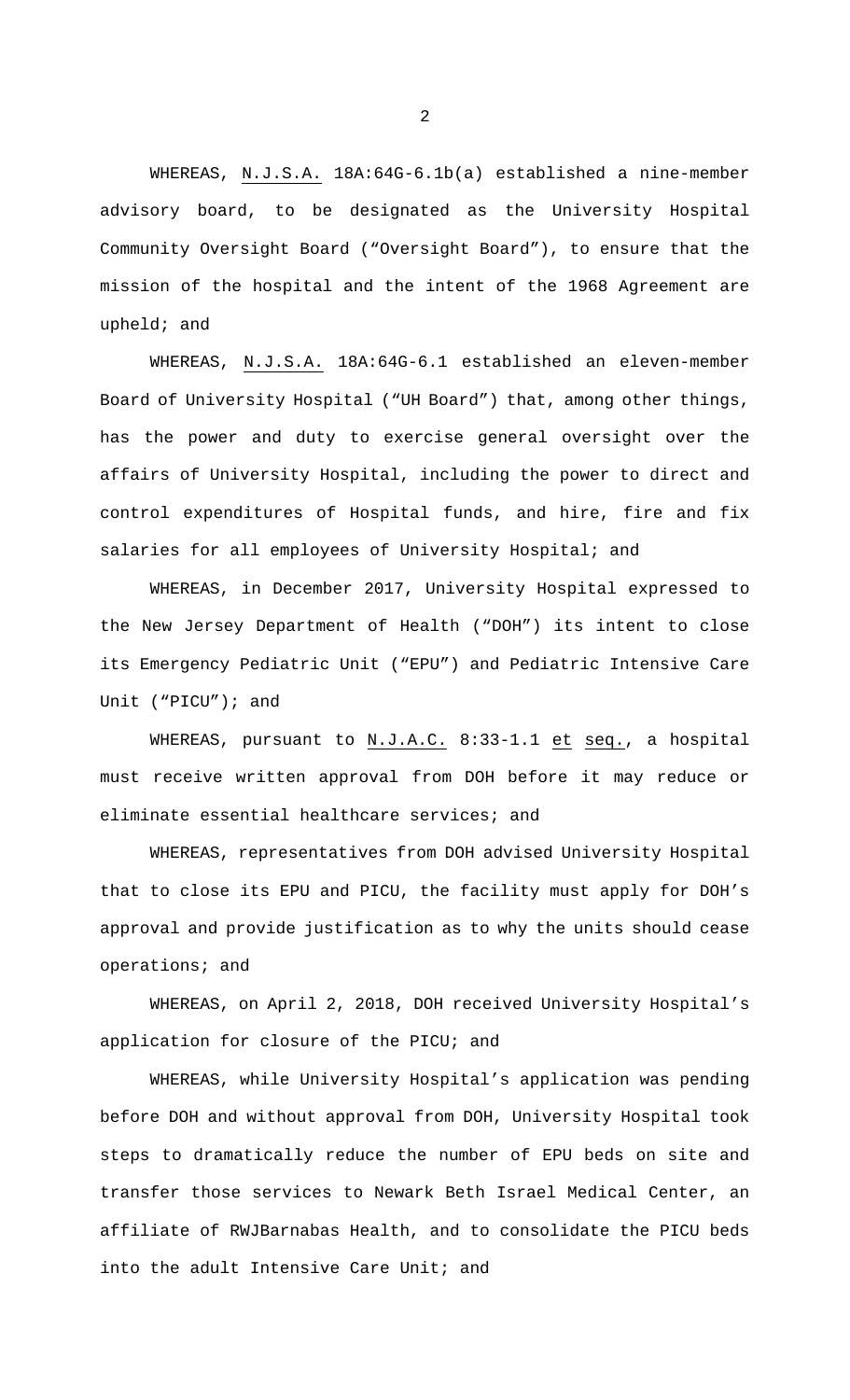WHEREAS, as part of the Spring 2018 announcement of hospital safety reports by The Leapfrog Group, University Hospital was given a grade of "F," the only one in New Jersey, for failing to prevent infections, patient falls, surgical deficiencies, medical errors, and staff communication and responsiveness; and

WHEREAS, University Hospital entered into a Loan Agreement, dated December 1, 2015, with the New Jersey Health Care Facilities Financing Authority ("Authority") by which the Authority loaned the Hospital the proceeds of its Revenue and Refunding Bonds, University Hospital Issue, Series 2015A ("Bonds"), and the Hospital granted a security interest to the Authority in its gross receipts, including funds appropriated to the Hospital by the State Legislature subject to certain exceptions; and

WHEREAS, in connection with the issuance of the Bonds, a lockbox arrangement ("Lockbox") was instituted pursuant to which all State appropriations flow to the Trustee for the Bonds who deducts amounts required for debt service for the Bonds prior to releasing the remaining appropriated funds to University Hospital for its operations; and

WHEREAS, in July 2018, Fitch Ratings downgraded the Bonds to "BB-," a four-notch downgrade, citing the Hospital's pension liability, "weak leverage profile," and "thin operating performance" as the basis for this lowered rating; and

WHEREAS, at the June 26, 2018 meeting of the UH Board, the members voted to renew the employment contract of the Chief Executive Officer for a three-year term, and increased his salary to \$900,000 per year, in spite of the fact that University Hospital remains in poor financial condition; and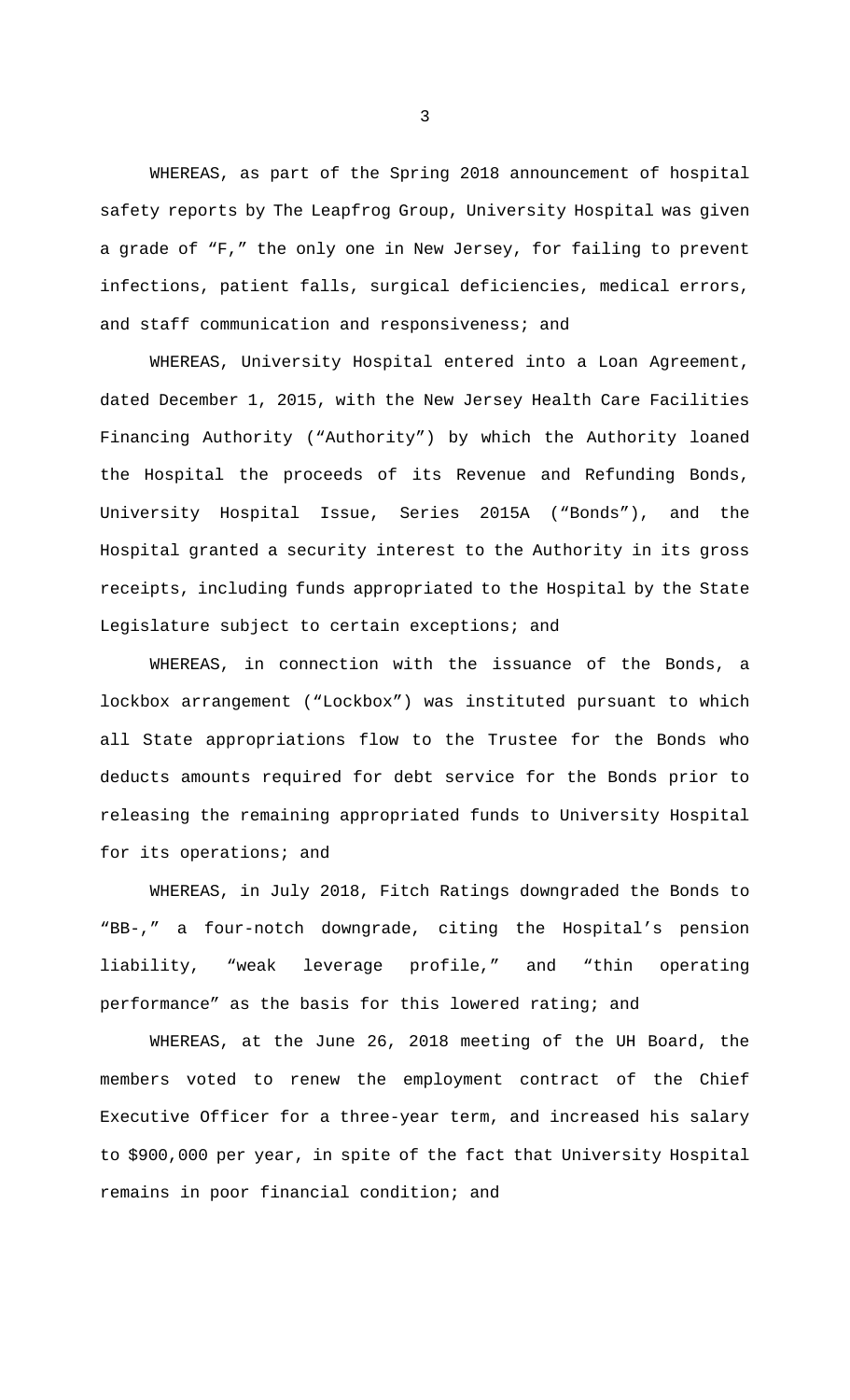WHEREAS, pursuant to the Fiscal Year 2019 Appropriations Act, the State Legislature: (1) appropriated \$43,341,000 as a grantin-aid for institutional support to University Hospital based on 2,923 State-funded staff; (2) appropriated \$10,000,000 for the University Hospital Self-Insurance Reserve Fund; and (3) included a provision which states that, in addition to the amounts herein appropriated for University Hospital, there are appropriated such additional amounts as are necessary to maintain the core operating functions of the Hospital, subject to the approval of the Director of the Division of Budget and Accounting (collectively, the "FY 2019 UH Appropriations"); and

WHEREAS, pursuant to N.J.S.A. 52:27B-31, the Governor may impound certain funds by freezing or prescribing the terms upon which a spending agency may expend State funds to ensure that appropriations are not used to support waste, mismanagement or extravagance; and

WHEREAS, University Hospital has mismanaged its appropriated funds because it failed to comply with the State statutes and regulations governing healthcare facilities when it took steps to close its EPU and PICU without DOH's approval, thereby depriving the City of Newark of essential healthcare services; received the only failing grade in New Jersey for patient safety by the nationally-recognized Leapfrog Group; suffered a bond rating downgrade during this time as a result of its lack of financial stability; and executed a contract with its CEO for \$900,000 while these financial struggles continue to grow; and

WHEREAS, it is necessary to preserve the security of the Bonds while at the same time putting conditions on the use of the FY 2019 Appropriations by University Hospital to ensure that the Hospital complies with its statutory mission;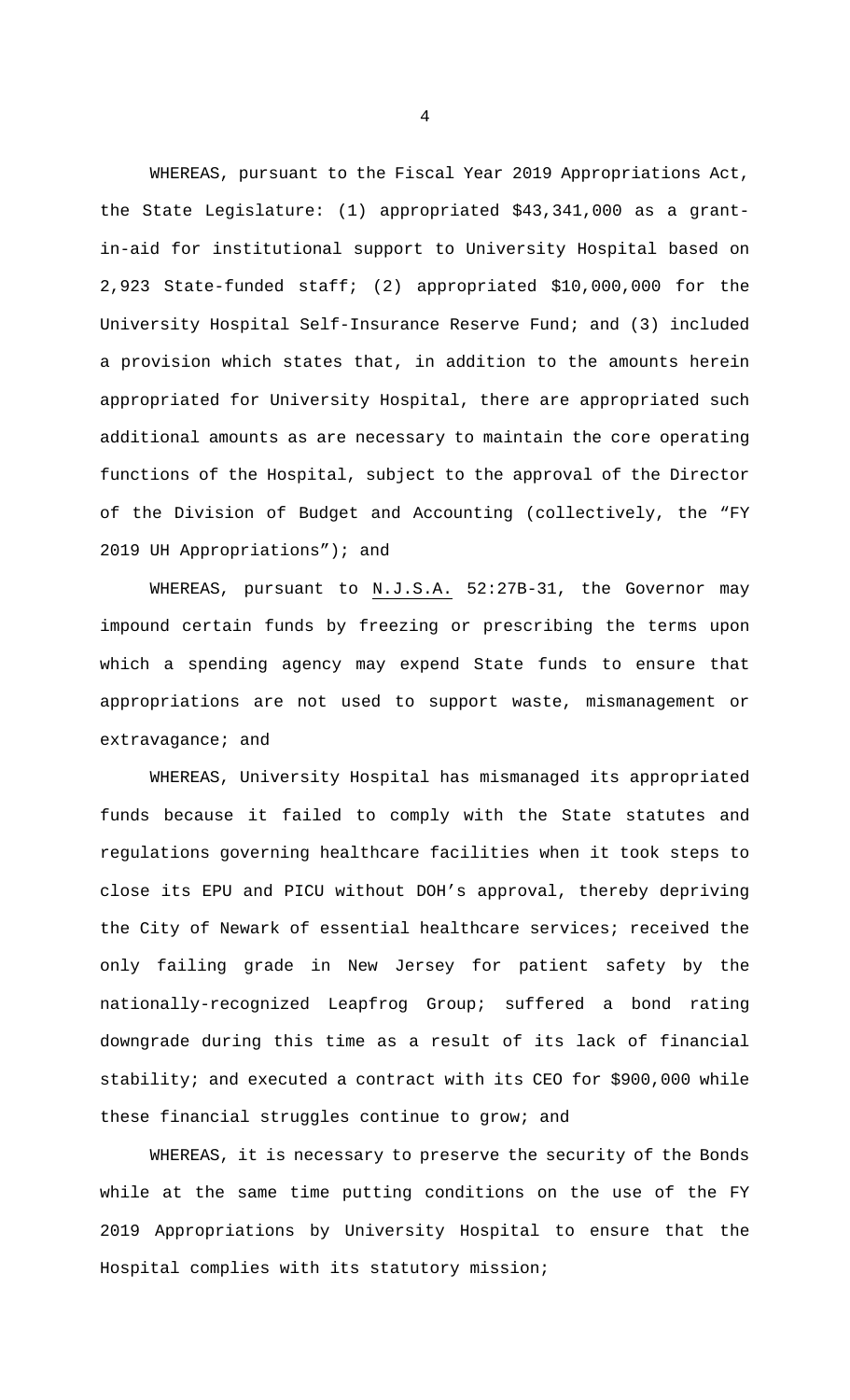NOW, THEREFORE, I, PHILIP D. MURPHY, Governor of the State of New Jersey, determine based on the facts above and by virtue of the authority vested in me by the Constitution and by the Statutes of this State, do hereby ORDER and DIRECT:

1. Upon the release by the Trustee of the FY 2019 Appropriations to University Hospital, after deducting such amounts as are required for debt service on the Bonds, such amounts are subject to the conditions set forth below:

a. DOH shall appoint a Monitor who will be assigned to work directly with University Hospital and shall be responsible for assessing the level and quality of care provided to the community.

b. The Monitor shall also assess the financial health of the hospital and any other matters related to the hospital's functions that arise during the course of this review.

c. In carrying out these responsibilities, the monitor shall: i) have full access to any and all records and information at University Hospital in order to gain an understanding of the prior and current level of care provided, as well as the financial decisions of the Hospital, ii) have full access to the senior management team and staff to determine, among other things, how strategic and patient care decisions are made, such as the attempted closure of the pediatric services, iii) attend all meetings of the UH Board and have full access to brief these members as a group or individually, and iv) report to the Commissioner of Health to facilitate the regulatory relationship.

d. University Hospital shall consult with the Oversight Board as required by the Restructuring Act and shall report the findings of the Oversight Board to DOH.